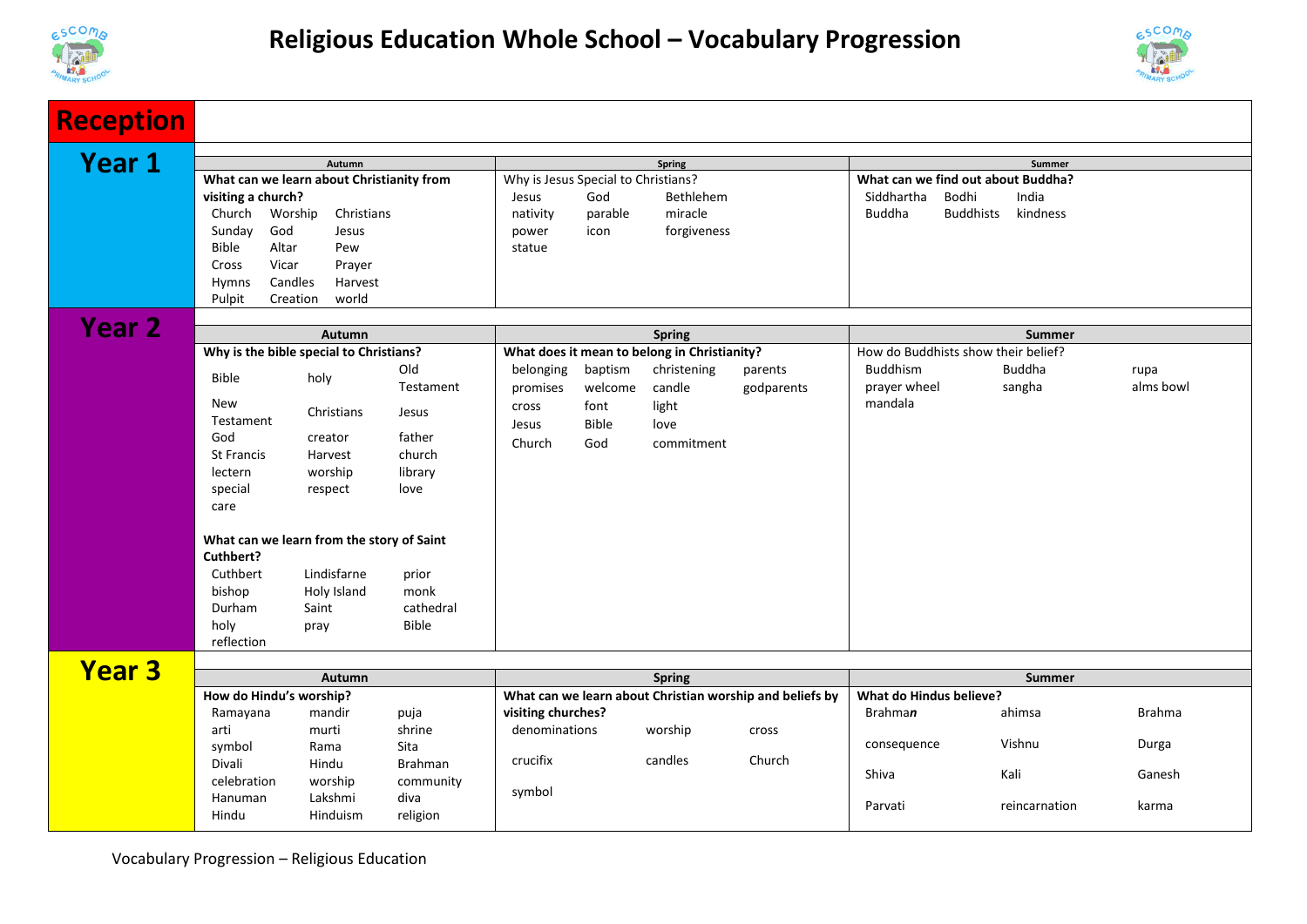|               |                                                                         | Other key words will depend on which churches you focus<br>on but may include: |                                         |                    |                                               |                   |                   |             |
|---------------|-------------------------------------------------------------------------|--------------------------------------------------------------------------------|-----------------------------------------|--------------------|-----------------------------------------------|-------------------|-------------------|-------------|
|               |                                                                         | flag                                                                           | banner                                  | Eucharist          |                                               |                   |                   |             |
|               |                                                                         | chalice                                                                        | icon                                    | statutes           |                                               |                   |                   |             |
|               |                                                                         | holy water                                                                     | rosary                                  | communion table    |                                               |                   |                   |             |
| Year 4        |                                                                         |                                                                                |                                         |                    |                                               |                   |                   |             |
|               | <b>Autumn</b>                                                           |                                                                                | <b>Spring</b>                           |                    | Summer                                        |                   |                   |             |
|               | What do we know about the bible and why is it                           |                                                                                | What do Christians believe about Jesus? |                    | How and why do people show care for others?   |                   |                   |             |
|               | important to Christians?<br>sacred<br>Creation<br>Incarnation           | <b>Bible</b><br>disciples                                                      | gospels<br>miracle                      | Messiah<br>parable | <b>Bible</b>                                  | Church            | dhan, man,<br>tan | langar meal |
|               | Salvation<br>interpretation<br>Old Testament<br><b>New</b><br>authority | Passover                                                                       | Son of God                              | Jewish             | charity                                       | Christianity      | vand<br>chhakna   | synagogue   |
|               | Testament                                                               |                                                                                |                                         |                    | compassion                                    | Sikhism           | sewa              | Torah       |
|               |                                                                         |                                                                                |                                         |                    | commandment                                   | Judaism           | gurdwara          | mitzvah     |
|               |                                                                         |                                                                                |                                         |                    | Jesus                                         | Christian,        |                   | tzedaka     |
|               |                                                                         |                                                                                |                                         |                    | parable                                       | Sikh, Jew         |                   |             |
|               |                                                                         |                                                                                |                                         |                    | Why do people visit Durham Cathedral?         |                   |                   |             |
|               |                                                                         |                                                                                |                                         |                    | saint                                         | pilgrimage        | prayer            |             |
|               |                                                                         |                                                                                |                                         |                    | Cuthbert                                      | Aidan             | Bede              |             |
|               |                                                                         |                                                                                |                                         |                    | Holy Island                                   | Lindisfarne       |                   | spiritual   |
|               |                                                                         |                                                                                |                                         |                    | reflection                                    | worship           |                   | cathedral   |
|               |                                                                         |                                                                                |                                         |                    | ritual                                        | symbol            |                   | community   |
|               |                                                                         |                                                                                |                                         |                    | culture                                       |                   |                   |             |
| <b>Year 5</b> | Autumn                                                                  |                                                                                | <b>Spring</b>                           |                    |                                               |                   | Summer            |             |
|               | Why is Moses important to Jewish people?                                | What do Christians believe about God?                                          |                                         |                    | How are Jewish beliefs expressed in the home? |                   |                   |             |
|               | Moses Red Sea                                                           | God<br><b>Bible</b><br>Christians                                              |                                         |                    |                                               |                   |                   |             |
|               | Ten Commandments                                                        | Trinity                                                                        | metaphor                                | creator            | Why do people use rituals today?              |                   |                   |             |
|               | Sukkot                                                                  | authority                                                                      | power                                   | protector          | symbol                                        | mosque            | Holy              | Eucharist   |
|               | synagogue                                                               | saviour                                                                        | infinite                                | eternal            |                                               |                   | Communion         |             |
|               | Bar Mitzvah                                                             |                                                                                |                                         |                    | mass                                          | <b>Israelites</b> | salah             | chalice     |
|               | <b>Bat Mitzvah community</b>                                            |                                                                                |                                         |                    | wuzu                                          | ritual            | Pesach            | prostration |
|               | Why do Jewish people go to the synagogue?                               |                                                                                |                                         |                    | Haggadah                                      | Minaret           | Submission        | Islam       |
|               | prayer                                                                  |                                                                                |                                         |                    |                                               |                   |                   |             |
|               | Shabbat                                                                 |                                                                                |                                         |                    |                                               |                   |                   |             |
|               | (Sukkot/Shavuot)                                                        |                                                                                |                                         |                    |                                               |                   |                   |             |
|               | food laws                                                               |                                                                                |                                         |                    |                                               |                   |                   |             |
|               |                                                                         |                                                                                |                                         |                    |                                               |                   |                   |             |
|               | Jewish law                                                              |                                                                                |                                         |                    |                                               |                   |                   |             |